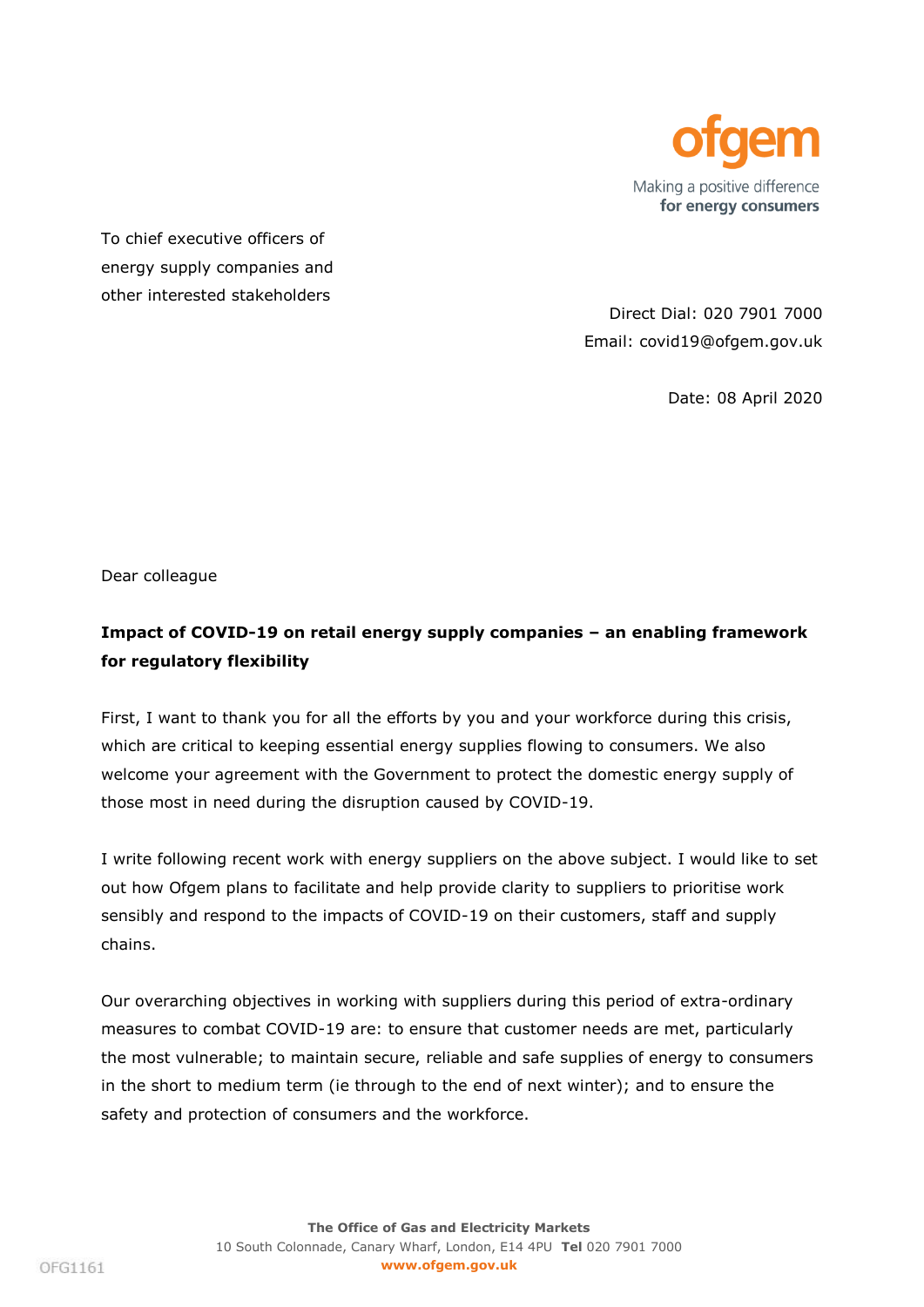Recognising the unprecedented circumstances and the need for suppliers to take difficult judgements in a fluid situation, Ofgem supports suppliers prioritising the objectives above. This is an overarching consideration that we expect suppliers to bear in mind when reading everything that follows.

We will be pragmatic in our approach to compliance during this period, and companies should not be afraid to do the right thing for their customers<sup>1</sup>. Our focus in compliance will be to ensure that companies protect consumers from immediate harm, particularly vulnerable customers or where customers are at risk of going off supply, including selfdisconnection. Where licensees can demonstrate that any compliance issues have resulted from prioritising efforts to protect customers and security of supply, we will take full account of this in any decisions we take.

We don't intend to prescribe all the activities suppliers should and should not prioritise during this period in order to protect consumers. In these exceptional circumstances, we recognise that suppliers' individual circumstances will vary from each other and evolve over time and there is no one-size-fits-all response. The question a supplier should ask itself, when taking a decision around how to prioritise its resources, is 'how am I going to treat my customers fairly and how am I going to protect vulnerable consumers given the resources I have available?' Given that it is highly likely that circumstances will change quickly, suppliers should put in place a process to regularly review these decisions. As long as they do this openly and with the clear intention of protecting consumers from immediate harm Ofgem should be in a position to support these decisions and should not need to take enforcement action against suppliers.

Following discussions with a range of suppliers, we outline a few themes in the annex for suppliers to consider in their prioritisation exercises. We may update this list following further discussions.

Assuming there is no material change in circumstances, this framework of regulatory flexibility will remain in place for an initial period of three months until 30 June 2020. As we approach that time, we will review the case for extending and/or amending it, based on circumstances at the time.

This enabling framework deals with our pragmatic view of compliance related to core, ongoing customer-facing aspects of supplier activity. We will be making separate announcements regarding our Forward Work Programme that will address questions raised

ł

<sup>&</sup>lt;sup>1</sup> In this letter we refer to both domestic and non-domestic customers/consumers when we use the term 'customers'/ 'consumers' unless specifically stipulated in the relevant sentence.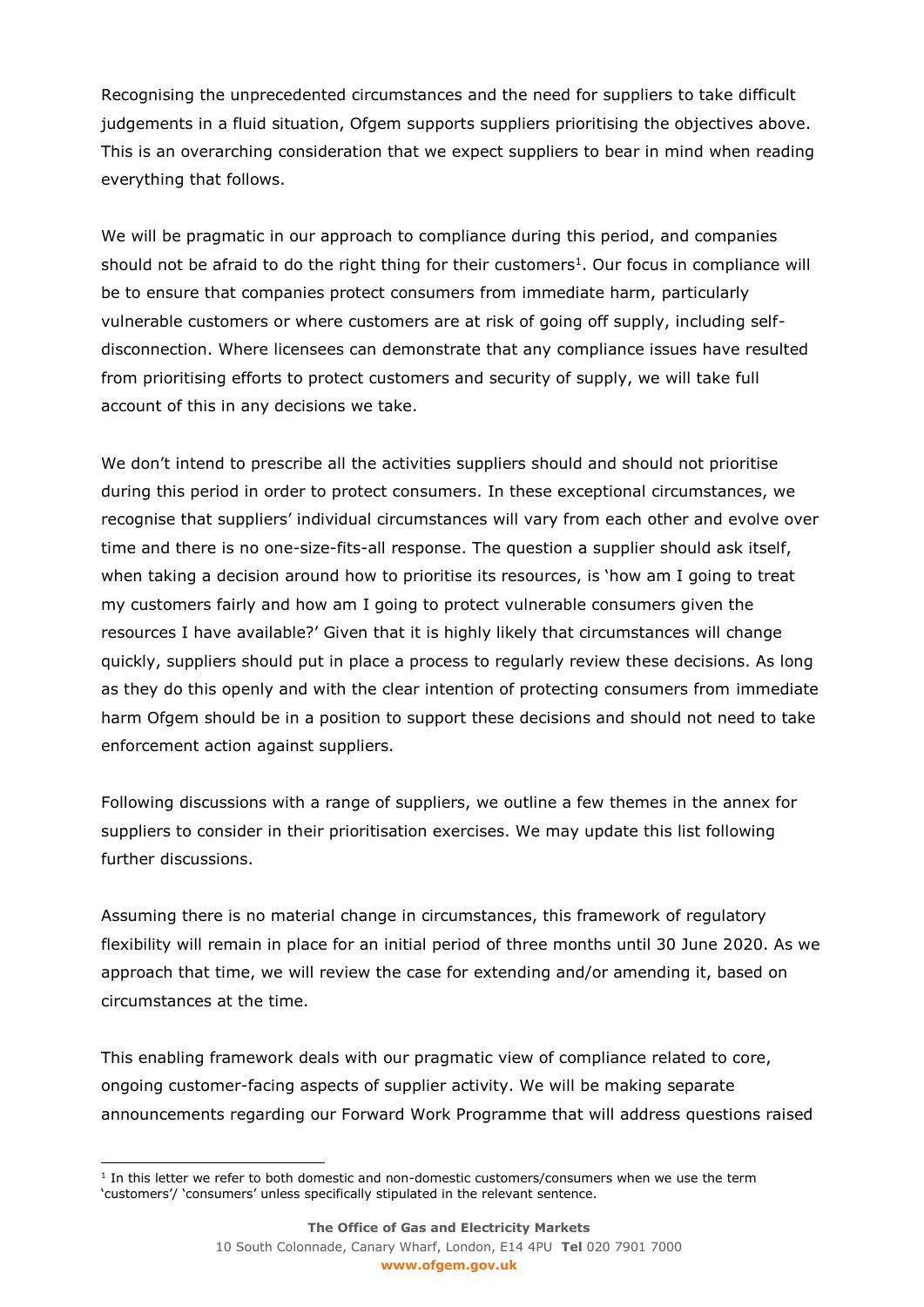regarding delivery of the Strategic Change Programmes. We will also continue to engage with other key parties across industry on specific issues and will update suppliers on these issues where relevant.

From our discussions, I know the importance you are attaching to following Government guidance, public health advice and safety legislation more generally, which we fully expect you to continue to do. As a general rule, compliance with Government advice and guidance will take precedence over any provisions in this letter, should there emerge at any time any conflict between the two.

I look forward to continuing to work closely with you in these challenging circumstances to ensure that energy consumers continue to be protected.

 $\partial\ell$ 

**Jonathan Brearley Chief Executive**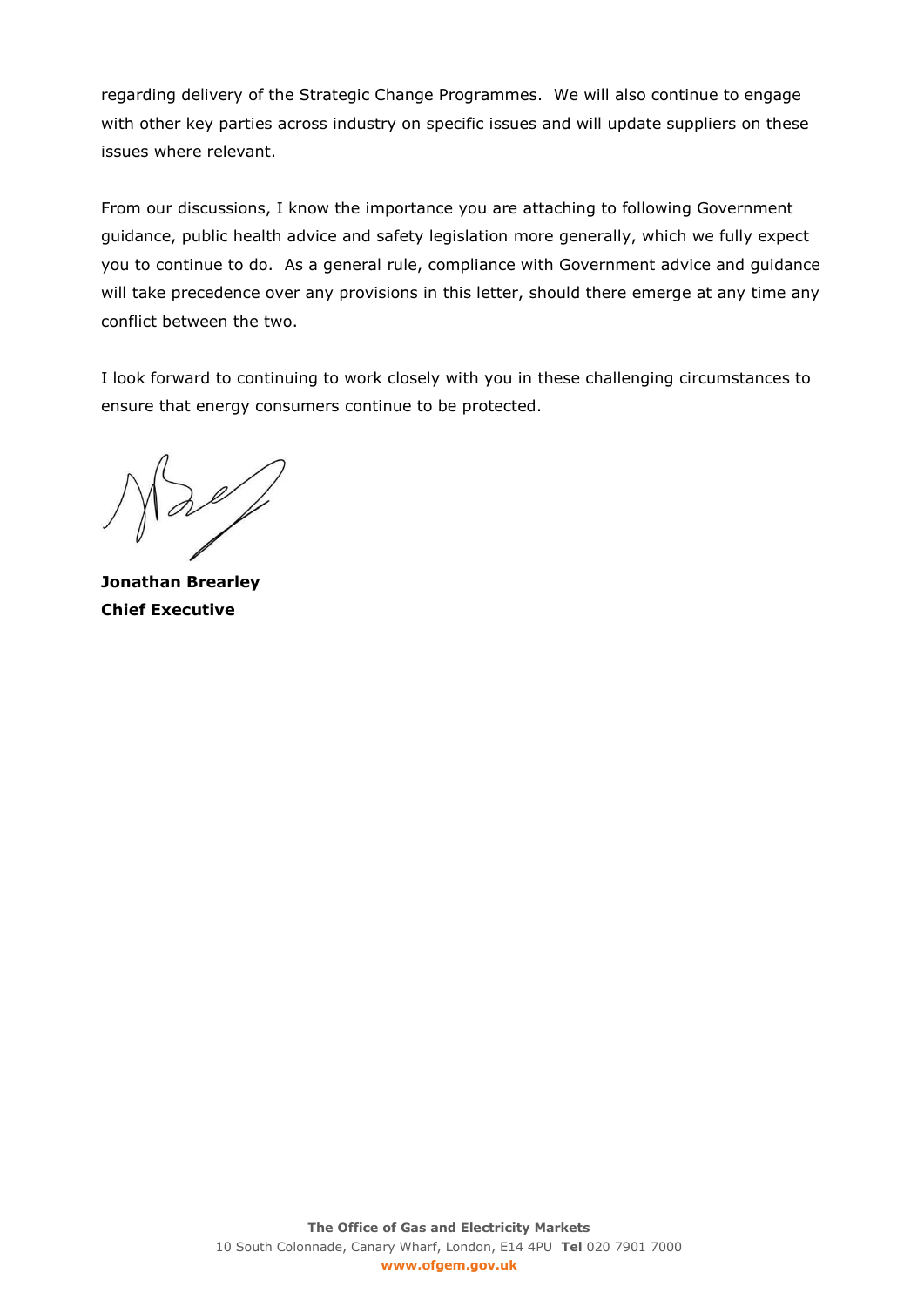## **Annex**

l

**Governance** – We expect suppliers to be making customer-centric, reasonable, fair and transparent decisions on what activities they will prioritise whilst always focusing on treating their customers fairly and looking after the vulnerable. We expect suppliers to ensure that they are in a position to make decisions when they need to. This may mean that they will need to adapt their existing governance frameworks.

All suppliers should have robust risk management plans in place, ensure oversight of these risks is escalated to an appropriate level within their organisation and actively take steps to minimise these risks. We expect suppliers to be prioritising proactive risk mitigation steps for the risks with the most significant potential of immediate consumer harm – for example, suppliers should be identifying and monitoring any risks to customers going off supply, safety risks and risks to vulnerable consumers. We understand that suppliers may take a more reactive approach to managing other risks.

**Home and non-domestic site visits** – We expect suppliers to continue essential/emergency visits (eg for the purposes of ensuring energy supply is safe and customers remain on supply). We understand that suppliers may temporarily deprioritise all other reasons for visits, including: collecting accurate meter reads, non-safety related theft detection activity, non-essential smart meter installations (all in response to current Government advice<sup>2</sup>), and/or to focus capacity on delivering essential/emergency visits in the event of escalating impacts of COVID-19 on the capacity of their workforce.

**Billing and payments** – Suppliers have agreed with BEIS to support domestic customers who may be financially impacted by COVID-19 $3$  and this should frame their approach to bills, payment and supporting prepayment customers to stay on supply. We do not expect suppliers to be disconnecting domestic customers because of debt. We recognise that disconnections may be necessary for safety reasons, or appropriate for dealing with theft or vacant properties. Where this is necessary, suppliers should be aware they may need to put extra support in place for those affected. We understand that some suppliers have paused debt collection activity, beyond payment reminders. We expect domestic suppliers to consider customers' ability to pay depending on their circumstances and help customers to understand the options available to them if they are struggling to pay bills including any new support put in place by Government specifically to help households through this crisis.

[https://assets.publishing.service.gov.uk/government/uploads/system/uploads/attachment\\_data/file/873960/Suppl](https://assets.publishing.service.gov.uk/government/uploads/system/uploads/attachment_data/file/873960/Supplier_Agreement_19.3.2020.pdf) [ier\\_Agreement\\_19.3.2020.pdf](https://assets.publishing.service.gov.uk/government/uploads/system/uploads/attachment_data/file/873960/Supplier_Agreement_19.3.2020.pdf)

<sup>2</sup> [https://www.gov.uk/government/publications/full-guidance-on-staying-at-home-and-away-from-others/full](https://www.gov.uk/government/publications/full-guidance-on-staying-at-home-and-away-from-others/full-guidance-on-staying-at-home-and-away-from-others#going-to-work)[guidance-on-staying-at-home-and-away-from-others#going-to-work](https://www.gov.uk/government/publications/full-guidance-on-staying-at-home-and-away-from-others/full-guidance-on-staying-at-home-and-away-from-others#going-to-work)  <sup>3</sup> BEIS/ domestic energy supply companies: agreement: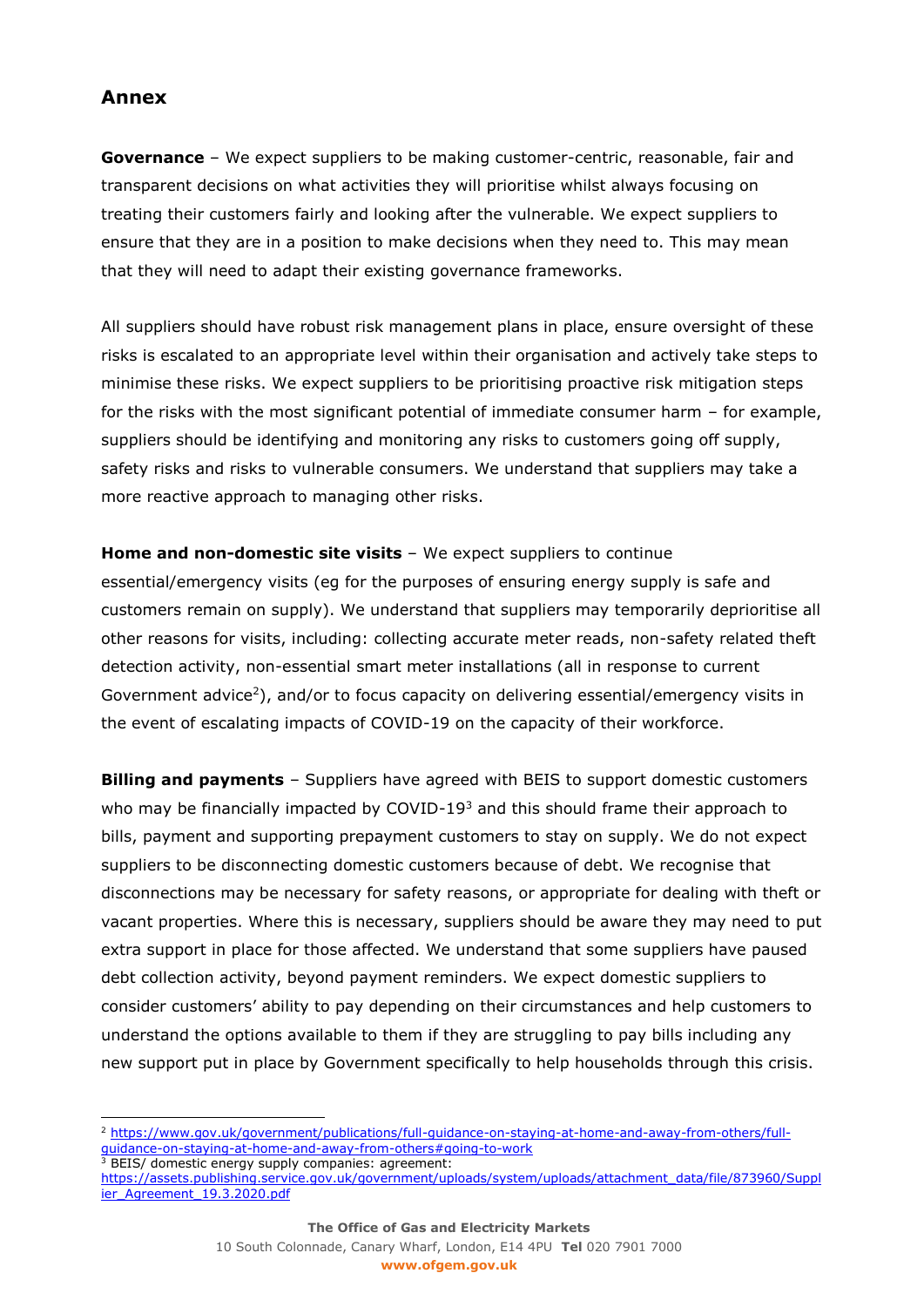We expect non-domestic suppliers to be reasonable in considering what support they can offer their customers. We are mindful of the financial pressures that some small businesses are under and we expect suppliers to treat small business customers fairly to support them in managing their energy needs.

## **Reactive customer communications (ie dealing with issues, queries and**

**complaints)** – We understand that over this period the level of consumer engagement could be higher than normal and the number of staff to manage calls will very likely be down because of staff absence. We therefore understand that suppliers could look at routing customer contacts through other channels. We expect suppliers to maintain a number of channels for customers to contact them to resolve issues, eg phone line, email and/or digital channels. We also expect suppliers to maintain their main communication channel for the most serious issues and ensure that the relevant contact details are easily accessible to customers, with particular consideration of vulnerable customers. We expect suppliers will prioritise critical/urgent customer contacts, and recognise that they may need to delay/pause the receipt of and/or responses to non-urgent customer contacts at exceptionally critical times. We understand suppliers will face challenges in timely complaint resolution. We will take a pragmatic view on customer service and complaints handling standards and will support the decisions of suppliers doing the best for their customers in these challenging times. However, this is predicated on the supplier being able to demonstrate that it is prioritising critical/urgent customer contacts over all nonessential work that the staff able to handle customer contacts are doing. Where this is expected to lead to a delay in responding to a customer, the supplier must have processes in place to ensure all customer contacts received are logged to enable resolution at a later date. Regardless of whether a supplier classifies customer contacts as critical/urgent or non-urgent, we expect suppliers to continue to signpost customers to alternative dispute resolution services in the usual timeframe.

**Proactive customer communications** - We expect suppliers to maintain clear quidance for customers on how customers can contact them, particularly in emergency and critical situations, including how this may change given any changes to the suppliers' operational approach due to COVID-19. For example, a supplier may want to recommend its customers use webchat over phone lines as they have less call centre staff available, or vice versa. We understand some suppliers have used FAQ pages on their websites, social media and Interactive Voice Response (IVR) messages to keep customers informed. We expect suppliers to continue to signpost customers to other sources of support such as their own Priority Services Register, and other relevant agencies and charities. Further information can be found on our 'COVID-[19 and your energy supply' webpage](https://www.ofgem.gov.uk/coronavirus-covid-19/coronavirus-covid-19-and-your-energy-supply)<sup>4</sup>. Where customers are at

ł

<sup>4</sup> <https://www.ofgem.gov.uk/coronavirus-covid-19/coronavirus-covid-19-and-your-energy-supply>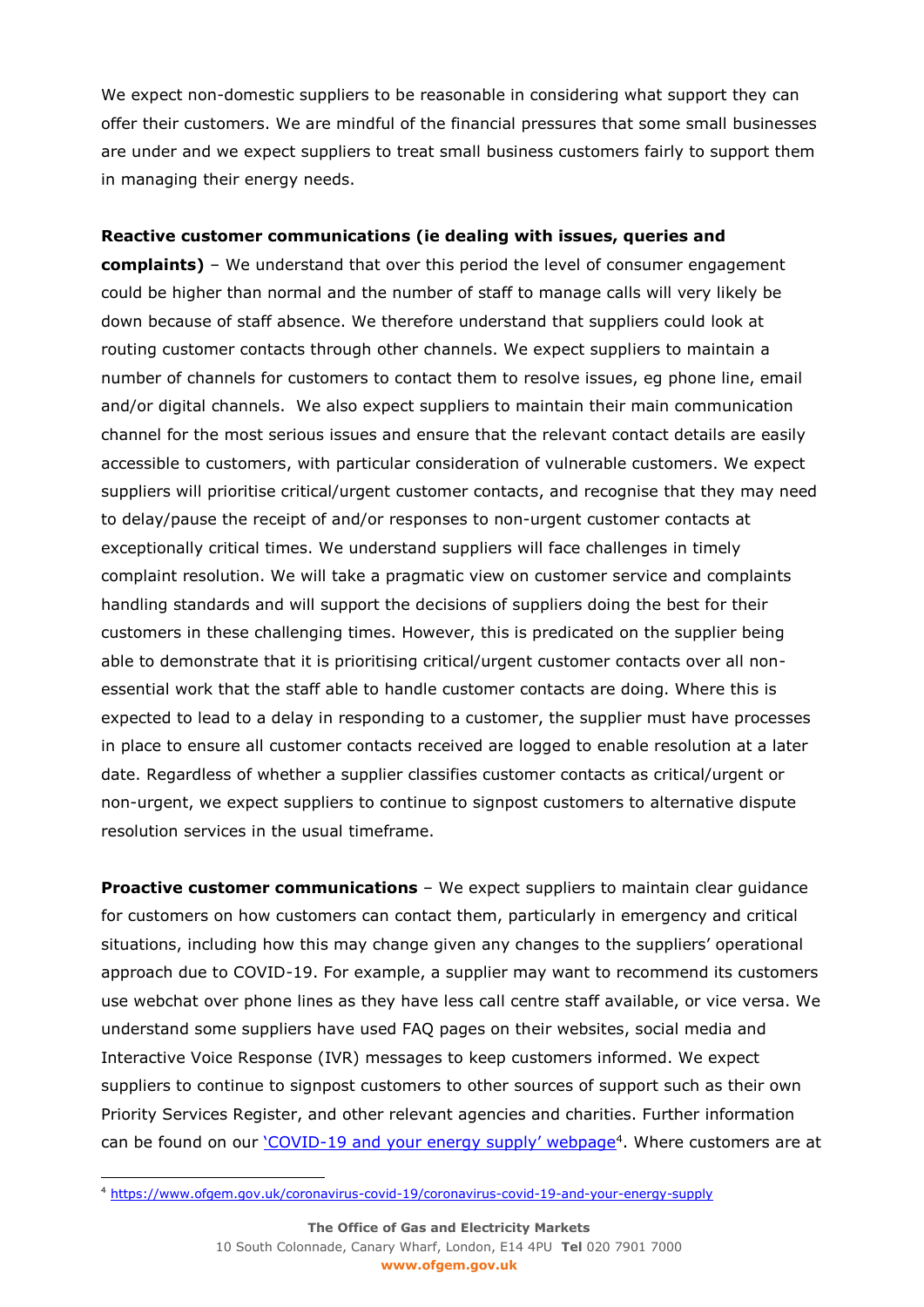risk of disconnection, for whatever reason, we would expect pro-active contact to be made to give timely information on available support.

There are a number of activities (some of which are driven by licence conditions) that suppliers undertake across their whole consumer base which can prompt a significant volume of customer contacts. We expect suppliers to consider their ability to handle this additional contact volume when deciding whether to continue such activities: for example, we understand suppliers may, after such consideration, decide that it is necessary to deprioritise activities such as routine reviews of direct debt adequacy, refreshing the look and feel of bills, and introducing new payment methods.

**Customer compensation** – Where a supplier error has resulted in detriment to a customer, we expect suppliers to rectify and as appropriate compensate for this as swiftly as possible, prioritising the processing of payments based on the value of the compensation and the customer's circumstances. We continue to expect suppliers to pay customers back if the supplier has made an error (eg if they have overcharged a customer). We expect suppliers to focus on either crediting accounts or making payment to bank accounts when compensating customers.

**Guaranteed Standards** – The regulations governing the payment of compensation by suppliers to their customers, should suppliers not meet certain guaranteed standards<sup>5</sup>, permit suppliers not to pay compensation when the supplier's failure to meet the guaranteed standard concerned was due to exceptional circumstances beyond its control. It is our view that a supplier's inability to meet the guaranteed standards due to the unavailability of resources because of a) redeploying staff, changing behaviour, or suspending certain activities as a direct response to Government advice on COVID-19; b) staff absences due to staff absences or an inability of staff to travel to a place of work due to the impacts of COVID-19 and c) the redeployment of staff to meet customer needs that are more pressing in response to COVID-19 preparedness would represent such 'exceptional circumstances'.

As far as is possible, we expect suppliers to meet the requirements under existing guaranteed standards and the standards that are due to come into force from 1 May 2020. Suppliers should also aim to continue to monitor and record any breaches. However, we recognise that suppliers are currently under pressure to redeploy resources to meet customers' pressing needs, and that social isolation measures introduced by Government

ł

<sup>&</sup>lt;sup>5</sup> The guaranteed standards of service relate to appointments (including metering appointments), fixing faulty meters including PPMs, reconnection, identification investigation and resolution of erroneous transfers, credit balances and distributed payments. As of 1 May 2020 they will also relate to the provision of a final bill, the avoidance of erroneous transfers and the completion of supplier transfers.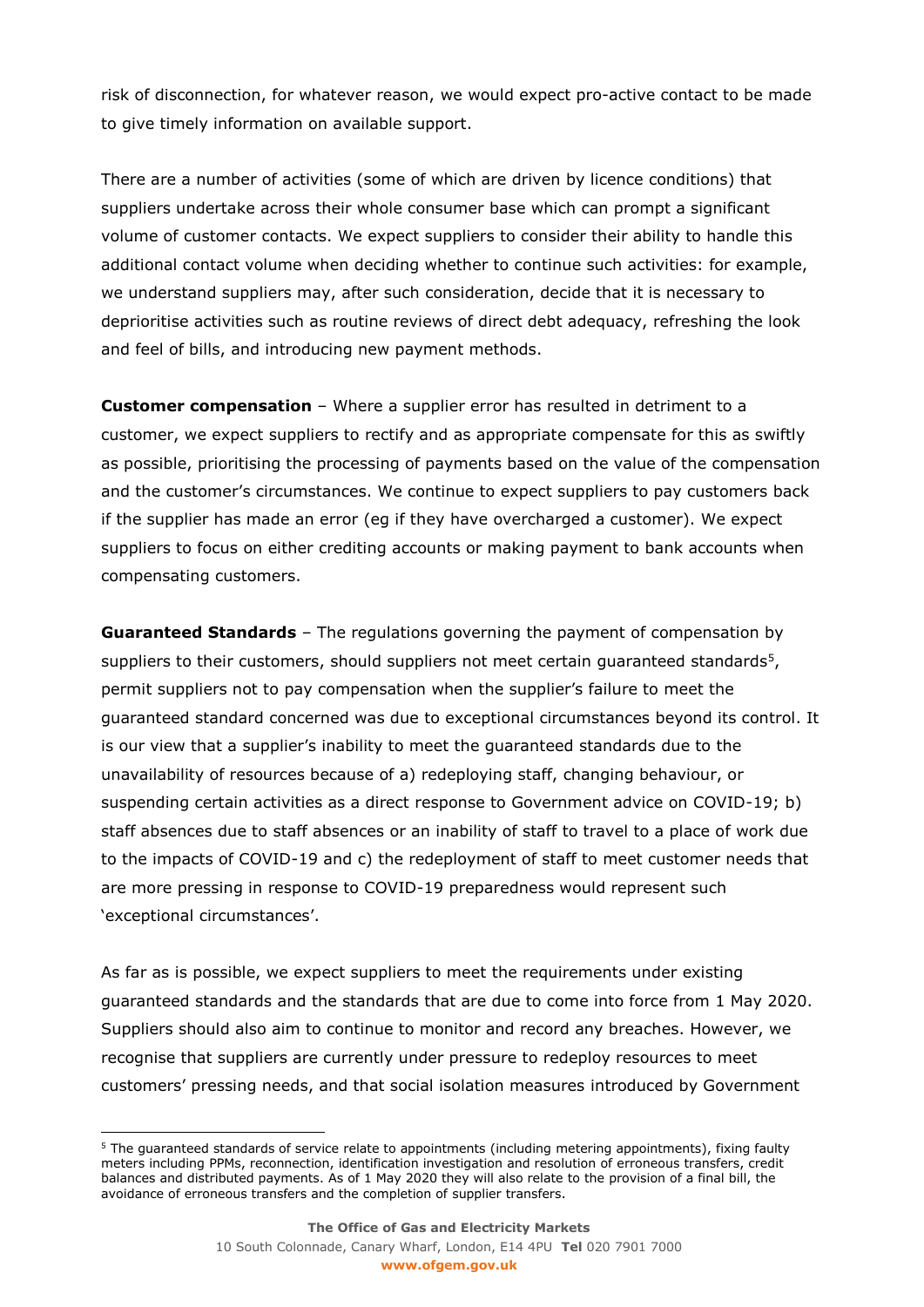limit suppliers' ability to carry out certain activities. We consider that these exceptional circumstances would only endure for as long as this framework of regulatory flexibility remains in place.

Suppliers should clearly explain to their customers any issues relating to guaranteed standards. For example, we expect suppliers to tell customers if they are cancelling appointments and why.

**Regulatory reporting** – Where we identify priority information requests (for example if we are concerned about the extent to which a supplier is robustly business continuity planning for COVID-19), we expect suppliers to provide timely information to Ofgem – and we will agree a reasonable timeframe with suppliers. We are also pausing some regular reporting requirements. Suppliers should be open with us if they cannot meet statutory deadlines and should let us know when this information will be available. Ofgem will not request any new reporting or changes to existing regulatory reporting at this time, unless absolutely necessary, for example to manage our response to COVID- 19. Where we introduce further reporting we will look to deprioritise existing reporting requirements to ensure the overall burden on suppliers does not increase.

In line with this approach, on 3 April 2020 we issued a COVID-19 Monitoring RFI to suppliers, and have asked that they prioritise this RFI at this time. In order to reduce the additional burden this places on suppliers, we are pushing back all deadlines to submit Q1 2020 quarterly and monthly reports for:

- 1. Complaints
- 2. Social Obligations Reporting (SOR)
- 3. Guaranteed Standards of Performance

Responses to these three existing regulatory reporting requirements can now be submitted at the end of July 2020.

**Regulatory engagement** – We strongly encourage continued transparency and selfreporting by suppliers, and for suppliers to make use of regular ongoing engagement with Ofgem to raise any risks and issues<sup>6</sup>. Recognising the current extenuating circumstances and our pragmatic view of compliance in these times, we expect suppliers to be open with us about what they are able to do and what they are unable to do. We fully understand that suppliers will need to prioritise resource and effort. Suppliers must do the right thing for their customers, as outlined above. So long as they do this openly and with the clear

ł <sup>6</sup> Regular calls are scheduled by Ofgem's supplier account managers. All suppliers without an account manager have been contacted by email and offered further opportunity to engage with Ofgem's retail compliance team directly.